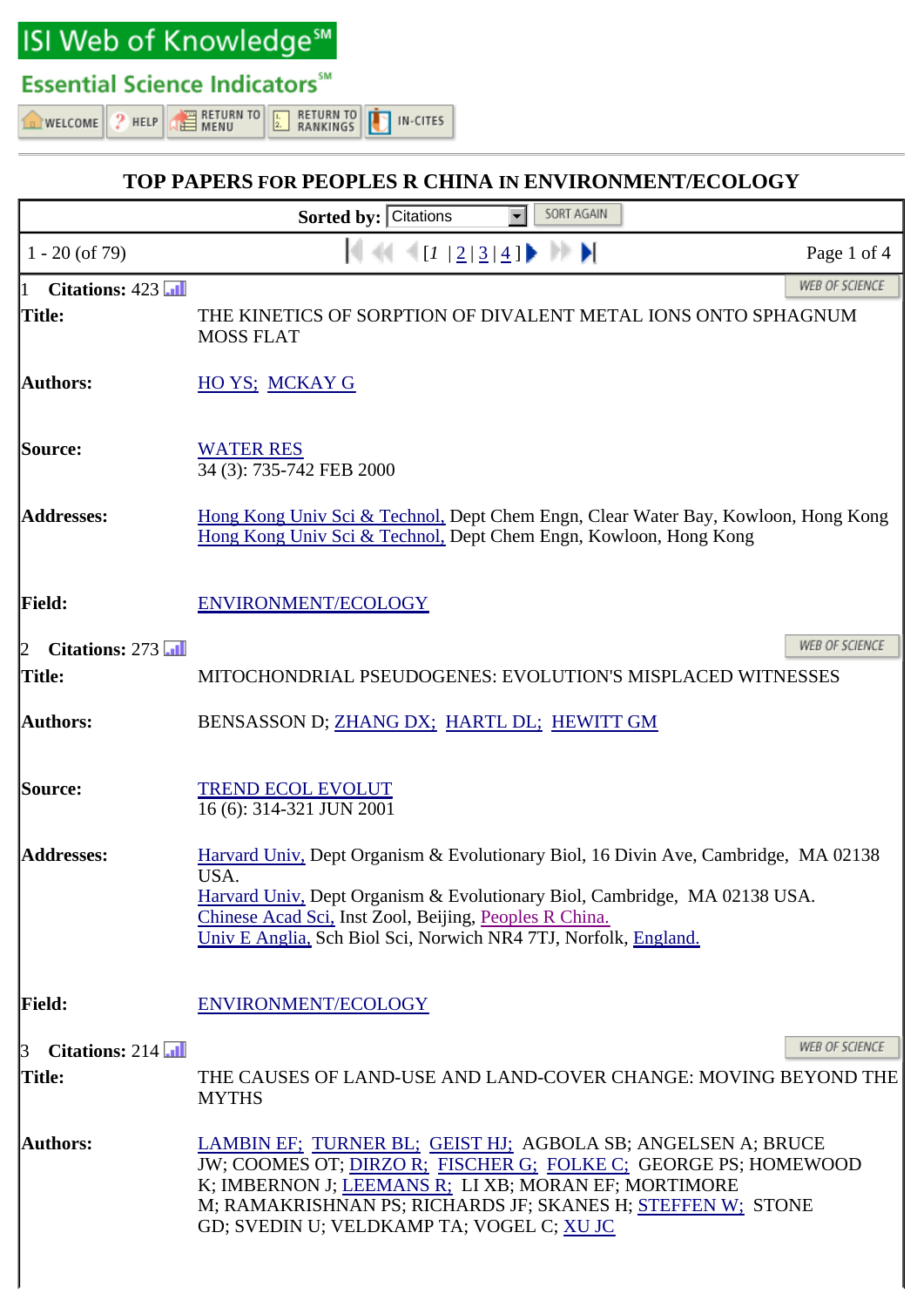| Source:                          | <b>GLOBAL ENVIRON CHANGE</b><br>11 (4): 261-269 DEC 2001                                                                                                                                                                                                                                                                                                                                                                                                                                                                                                                                                                                                                                                                                                                                                                                                                                                                                                                                                                                                                                                                                                                                                                                                                                                                                                                                                                                                                                                                                                                                                                                                                                                                                                                                                                                                           |  |  |  |
|----------------------------------|--------------------------------------------------------------------------------------------------------------------------------------------------------------------------------------------------------------------------------------------------------------------------------------------------------------------------------------------------------------------------------------------------------------------------------------------------------------------------------------------------------------------------------------------------------------------------------------------------------------------------------------------------------------------------------------------------------------------------------------------------------------------------------------------------------------------------------------------------------------------------------------------------------------------------------------------------------------------------------------------------------------------------------------------------------------------------------------------------------------------------------------------------------------------------------------------------------------------------------------------------------------------------------------------------------------------------------------------------------------------------------------------------------------------------------------------------------------------------------------------------------------------------------------------------------------------------------------------------------------------------------------------------------------------------------------------------------------------------------------------------------------------------------------------------------------------------------------------------------------------|--|--|--|
| <b>Addresses:</b>                | Univ Catholique Louvain, Dept Geog, Pl Louis Pasteur 3, B-1348 Louvain, Belgium.<br>Univ Catholique Louvain, Dept Geog, B-1348 Louvain, Belgium.<br>Clark Univ, George Perkins Marsh Inst, Worcester, MA 01610 USA.<br>Univ Ibadan, Ctr Urban & Reg Planning, Ibadan, Nigeria.<br>Agr Univ Norway, Dept Econ & Social Sci, N-1432 As, Norway.<br>Univ Wisconsin, Land Tenure Ctr, Madison, WI 53715 USA.<br>McGill Univ, Dept Geog, Montreal, PQ H3A 2K6, Canada.<br>Univ Nacl Autonoma Mexico, Inst Ecol, Mexico City 04510, DF, Mexico.<br>Int Inst Appl Syst Anal, A-2361 Laxenburg, Austria.<br>Univ Stockholm, Dept Syst Ecol, S-10691 Stockholm, Sweden.<br>Ctr Dev Studies, Trivandrum 695011, Kerala, <i>India</i> .<br>Univ London Univ Coll, Dept Anthropol, London WC1E 6BT, England.<br>Ctr Cooperat Int Rech Agron Dev, F-34032 Montpellier, France.<br>Natl Inst Publ Hlth & Environm, Bur Environm & Nat Assessments, NL-3720 BA<br>Bilthoven, Netherlands.<br>Chinese Acad Sci, Inst Geog, Beijing 100101, Peoples R China.<br>Indiana Univ, Ctr Study Inst Populat & Environm Change, Bloomington, IN 47405 USA.<br>Drylands Res, Crewkerne TA18 7LG, Somerset, England.<br>Jawaharlal Nehru Univ, Sch Environm Sci, New Delhi 110067, India.<br>Duke Univ, Dept Hist, Durham, NC 27701 USA.<br>Stockholm Univ, Dept Phys Geog, S-10691 Stockholm, Sweden.<br>Royal Swedish Acad Sci, Int Geosphere Biosphere Programme, S-10405 Stockholm, Sweden.<br>Washington Univ, Dept Anthropol, St Louis, MO 63130 USA.<br>Swedish Council Planning & Coordinat Res, S-10387 Stockholm, Sweden.<br>Wageningen Univ Agr, Lab Soil Sci & Geol, NL-6700 AA Wageningen, Netherlands.<br>Univ Witwatersrand, Dept Geog & Environm Studies, ZA-2050 Johannesburg, South Africa.<br>Chinese Acad Sci, Kunming Inst Bot, Kunming 650204, Yunnan, Peoples R China. |  |  |  |
| <b>Field:</b>                    | ENVIRONMENT/ECOLOGY                                                                                                                                                                                                                                                                                                                                                                                                                                                                                                                                                                                                                                                                                                                                                                                                                                                                                                                                                                                                                                                                                                                                                                                                                                                                                                                                                                                                                                                                                                                                                                                                                                                                                                                                                                                                                                                |  |  |  |
| $\overline{A}$<br>Citations: 187 | RESEARCH FRONT<br>WEB OF SCIENCE                                                                                                                                                                                                                                                                                                                                                                                                                                                                                                                                                                                                                                                                                                                                                                                                                                                                                                                                                                                                                                                                                                                                                                                                                                                                                                                                                                                                                                                                                                                                                                                                                                                                                                                                                                                                                                   |  |  |  |
| <b>Title:</b>                    | CYTOTOXICITY OF CARBON NANOMATERIALS: SINGLE-WALL NANOTUBE,<br>MULTI-WALL NANOTUBE, AND FULLERENE                                                                                                                                                                                                                                                                                                                                                                                                                                                                                                                                                                                                                                                                                                                                                                                                                                                                                                                                                                                                                                                                                                                                                                                                                                                                                                                                                                                                                                                                                                                                                                                                                                                                                                                                                                  |  |  |  |
| <b>Authors:</b>                  | JIA G; WANG HF; YAN L; WANG X; PEI RJ; YAN T; ZHAO YL; GUO XB                                                                                                                                                                                                                                                                                                                                                                                                                                                                                                                                                                                                                                                                                                                                                                                                                                                                                                                                                                                                                                                                                                                                                                                                                                                                                                                                                                                                                                                                                                                                                                                                                                                                                                                                                                                                      |  |  |  |
| Source:                          | <b>ENVIRON SCI TECHNOL</b><br>39 (5): 1378-1383 MAR 1 2005                                                                                                                                                                                                                                                                                                                                                                                                                                                                                                                                                                                                                                                                                                                                                                                                                                                                                                                                                                                                                                                                                                                                                                                                                                                                                                                                                                                                                                                                                                                                                                                                                                                                                                                                                                                                         |  |  |  |
| <b>Addresses:</b>                | Chinese Acad Sci, Inst High Energy Phys, Lab Bioenvironm Hlth Sci Nanoscale Mat, Beijing<br>100049, Peoples R China.<br>Peking Univ, Sch Publ Hlth, Dept Environm & Occupat Hlth, Beijing 100083, Peoples R<br>China.<br>Peking Univ, Coll Chem & Mol Engn, Beijing 100871, Peoples R China.                                                                                                                                                                                                                                                                                                                                                                                                                                                                                                                                                                                                                                                                                                                                                                                                                                                                                                                                                                                                                                                                                                                                                                                                                                                                                                                                                                                                                                                                                                                                                                       |  |  |  |
| <b>Field:</b>                    | ENVIRONMENT/ECOLOGY                                                                                                                                                                                                                                                                                                                                                                                                                                                                                                                                                                                                                                                                                                                                                                                                                                                                                                                                                                                                                                                                                                                                                                                                                                                                                                                                                                                                                                                                                                                                                                                                                                                                                                                                                                                                                                                |  |  |  |
| 5<br>Citations: 166              | <b>WEB OF SCIENCE</b>                                                                                                                                                                                                                                                                                                                                                                                                                                                                                                                                                                                                                                                                                                                                                                                                                                                                                                                                                                                                                                                                                                                                                                                                                                                                                                                                                                                                                                                                                                                                                                                                                                                                                                                                                                                                                                              |  |  |  |
| <b>Title:</b>                    | NUCLEAR DNA ANALYSES IN GENETIC STUDIES OF POPULATIONS: PRACTICE,<br>PROBLEMS AND PROSPECTS                                                                                                                                                                                                                                                                                                                                                                                                                                                                                                                                                                                                                                                                                                                                                                                                                                                                                                                                                                                                                                                                                                                                                                                                                                                                                                                                                                                                                                                                                                                                                                                                                                                                                                                                                                        |  |  |  |
| <b>Authors:</b>                  | ZHANG DX; HEWITT GM                                                                                                                                                                                                                                                                                                                                                                                                                                                                                                                                                                                                                                                                                                                                                                                                                                                                                                                                                                                                                                                                                                                                                                                                                                                                                                                                                                                                                                                                                                                                                                                                                                                                                                                                                                                                                                                |  |  |  |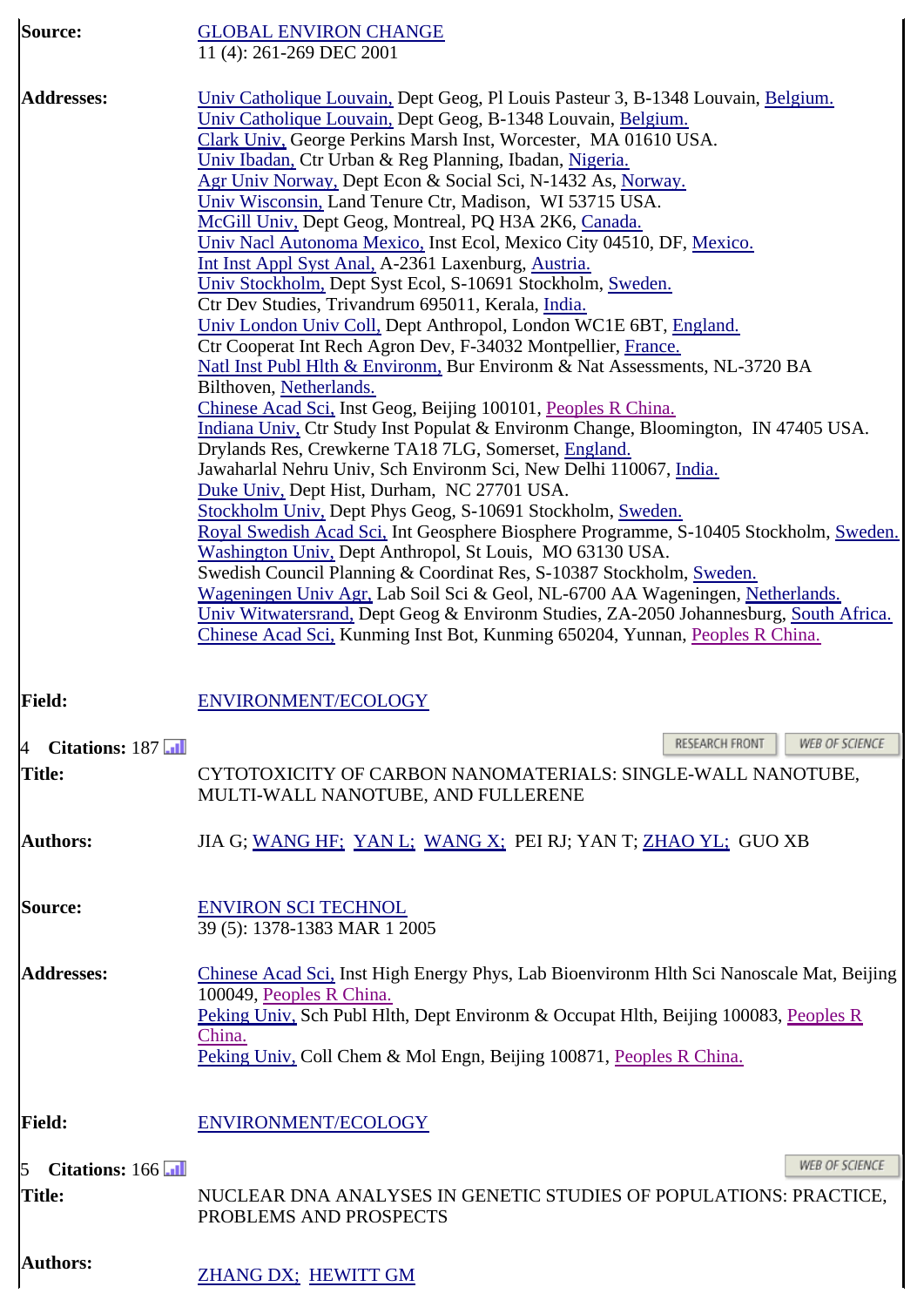| Source:                          | <b>MOL ECOL</b><br>12(3): 563-584 MAR 2003                                                                                                                                                                                                                                                                                                                                                                                                                                                                                                                                                                                                                                                                                                                                                                                                                                                                                                                                                                                                                                                                                                                                    |  |  |
|----------------------------------|-------------------------------------------------------------------------------------------------------------------------------------------------------------------------------------------------------------------------------------------------------------------------------------------------------------------------------------------------------------------------------------------------------------------------------------------------------------------------------------------------------------------------------------------------------------------------------------------------------------------------------------------------------------------------------------------------------------------------------------------------------------------------------------------------------------------------------------------------------------------------------------------------------------------------------------------------------------------------------------------------------------------------------------------------------------------------------------------------------------------------------------------------------------------------------|--|--|
| <b>Addresses:</b>                | Chinese Acad Sci, State Key Lab Integrated Management Pest Insects, Inst Zool, 19<br>Zhongguancun Rd, Beijing 100080, Peoples R China.<br>Chinese Acad Sci, State Key Lab Integrated Management Pest Insects, Inst Zool, Beijing<br>100080, Peoples R China.<br>Univ E Anglia, Sch Biol Sci, Norwich NR4 7TJ, Norfolk, England.                                                                                                                                                                                                                                                                                                                                                                                                                                                                                                                                                                                                                                                                                                                                                                                                                                               |  |  |
| <b>Field:</b>                    | ENVIRONMENT/ECOLOGY                                                                                                                                                                                                                                                                                                                                                                                                                                                                                                                                                                                                                                                                                                                                                                                                                                                                                                                                                                                                                                                                                                                                                           |  |  |
| Citations: 164<br>$\overline{6}$ | <b>WEB OF SCIENCE</b>                                                                                                                                                                                                                                                                                                                                                                                                                                                                                                                                                                                                                                                                                                                                                                                                                                                                                                                                                                                                                                                                                                                                                         |  |  |
| <b>Title:</b>                    | EFFECTIVENESS OF THE GLOBAL PROTECTED AREA NETWORK IN<br>REPRESENTING SPECIES DIVERSITY                                                                                                                                                                                                                                                                                                                                                                                                                                                                                                                                                                                                                                                                                                                                                                                                                                                                                                                                                                                                                                                                                       |  |  |
| <b>Authors:</b>                  | RODRIGUES ASL; ANDELMAN SJ; BAKARR MI; BOITANI L; BROOKS TM;<br>COWLING RM; FISHPOOL LDC; DA FONSECA GAB; GASTON KJ; HOFFMANN M;<br>LONG JS; MARQUET PA; PILGRIM JD; PRESSEY RL; SCHIPPER J; SECHREST W;<br>STUART SN; UNDERHILL LG; WALLER RW; WATTS MEJ; YAN X                                                                                                                                                                                                                                                                                                                                                                                                                                                                                                                                                                                                                                                                                                                                                                                                                                                                                                              |  |  |
| <b>Source:</b>                   | <b>NATURE</b><br>428 (6983): 640-643 APR 8 2004                                                                                                                                                                                                                                                                                                                                                                                                                                                                                                                                                                                                                                                                                                                                                                                                                                                                                                                                                                                                                                                                                                                               |  |  |
| <b>Addresses:</b>                | Conservat Int, Ctr Appl Biodivers Sci, Washington, DC 20036 USA.<br>Conservat Int, IUCN SSCCI CABS Biodivers Assessement Unit, Washington, DC 20036<br>USA.<br>Univ Calif Santa Barbara, Natl Ctr Ecol Anal & Synth, Santa Barbara, CA 93101 USA.<br>World Agroforestry Ctr ICRAF, Gigiri Nairobi, Kenya.<br>Univ Roma La Sapienza, Dipartimento Biol Anim & Uomo, I-00185 Rome, Italy.<br>Univ Port Elizabeth, Dept Bot, Terr Ecol Res Unit, ZA-6000 Port Elizabeth, South Africa.<br>BirdLife Int, Cambridge CB3 0NA, England.<br>Univ Fed Minas Gerais, Dept Zool, BR-31270 Belo Horizonte, MG, Brazil.<br>Univ Sheffield, Dept Anim & Plant Sci, Biodivers & Macroecol Grp, Sheffield S10 2TN, S<br>Yorkshire, England.<br>Pontificia Univ Catolica Chile, Fac Ciencias Biol, Dept Ecol, Santiago, Chile.<br>Pontificia Univ Catolica Chile, CASEB, Santiago, Chile.<br>New S Wales Dept Environm & Conservat, Armidale, NSW 2350, Australia.<br>Univ Idaho, Dept Fish & Wildlife Resources, Moscow, ID 83844 USA.<br>Univ Cape Town, Dept Stat Sci, Avian Demog Unit, ZA-7701 Rondebosch, South Africa.<br>Chinese Acad Sci, Inst Zool, Beijing 100080, Peoples R China. |  |  |
| <b>Field:</b>                    | ENVIRONMENT/ECOLOGY                                                                                                                                                                                                                                                                                                                                                                                                                                                                                                                                                                                                                                                                                                                                                                                                                                                                                                                                                                                                                                                                                                                                                           |  |  |
| Citations: 154                   | WEB OF SCIENCE                                                                                                                                                                                                                                                                                                                                                                                                                                                                                                                                                                                                                                                                                                                                                                                                                                                                                                                                                                                                                                                                                                                                                                |  |  |
| <b>Title:</b>                    | <b>CHANGES IN FOREST BIOMASS CARBON STORAGE IN CHINA BETWEEN 1949</b><br><b>AND 1998</b>                                                                                                                                                                                                                                                                                                                                                                                                                                                                                                                                                                                                                                                                                                                                                                                                                                                                                                                                                                                                                                                                                      |  |  |
| <b>Authors:</b>                  | FANG JY: CHEN AP: PENG CH: ZHAO SQ; CI L                                                                                                                                                                                                                                                                                                                                                                                                                                                                                                                                                                                                                                                                                                                                                                                                                                                                                                                                                                                                                                                                                                                                      |  |  |
| <b>Source:</b>                   | <b>SCIENCE</b><br>292 (5525): 2320-2322 JUN 22 2001                                                                                                                                                                                                                                                                                                                                                                                                                                                                                                                                                                                                                                                                                                                                                                                                                                                                                                                                                                                                                                                                                                                           |  |  |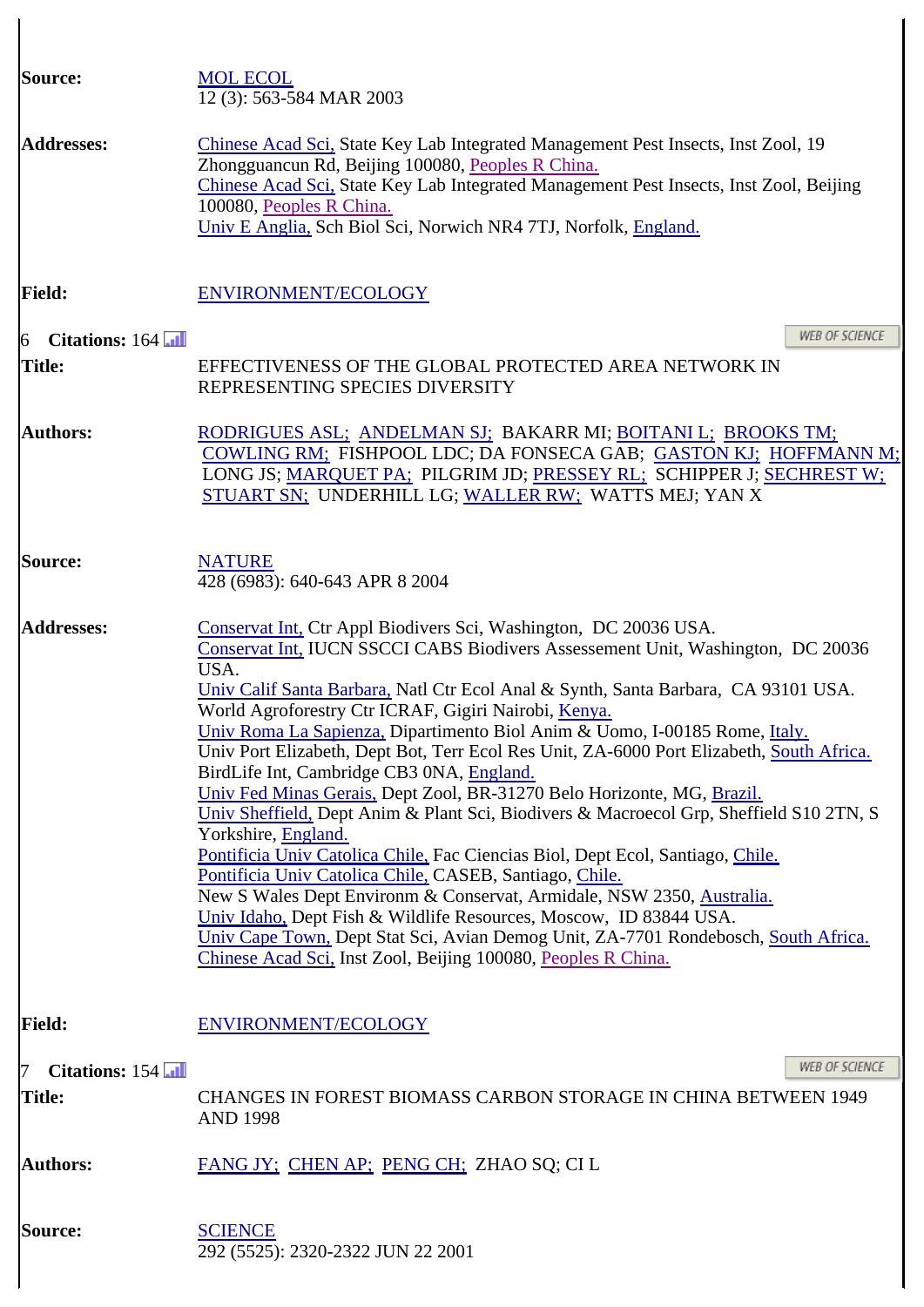| <b>Addresses:</b>                  | Peking Univ, Minist Educ, Dept Urban & Environm Sci, Beijing 100871, Peoples R China.<br>Peking Univ, Minist Educ, Key Lab Earth Surface Proc, Beijing 100871, Peoples R China.<br>Minist Nat Resources, Ontario Forest Res Inst, Sault St Marie, ON P6A 2E5, Canada.<br>Lakehead Univ, Fac Forestry & Forest Environm, Thunder Bay, ON P7B 5E1, Canada.<br>Chinese Acad Forestry, Inst Forest Ecol & Environm, Beijing 100091, Peoples R China. |  |
|------------------------------------|--------------------------------------------------------------------------------------------------------------------------------------------------------------------------------------------------------------------------------------------------------------------------------------------------------------------------------------------------------------------------------------------------------------------------------------------------|--|
| <b>Field:</b>                      | ENVIRONMENT/ECOLOGY                                                                                                                                                                                                                                                                                                                                                                                                                              |  |
| Citations: 154<br>8                | <b>WEB OF SCIENCE</b>                                                                                                                                                                                                                                                                                                                                                                                                                            |  |
| <b>Title:</b>                      | ASSIMILATION EFFICIENCIES OF CHEMICAL CONTAMINANTS IN AQUATIC<br><b>INVERTEBRATES: A SYNTHESIS</b>                                                                                                                                                                                                                                                                                                                                               |  |
| <b>Authors:</b>                    | <b>WANG WX; FISHER NS</b>                                                                                                                                                                                                                                                                                                                                                                                                                        |  |
| Source:                            | <b>ENVIRON TOXICOL CHEM</b><br>18 (9): 2034-2045 SEP 1999                                                                                                                                                                                                                                                                                                                                                                                        |  |
| <b>Addresses:</b>                  | Hong Kong Univ Sci & Technol, Dept Biol, Kowloon, Hong Kong<br>SUNY Stony Brook, Marine Sci Res Ctr, Stony Brook, NY 11794 USA.                                                                                                                                                                                                                                                                                                                  |  |
| <b>Field:</b>                      | ENVIRONMENT/ECOLOGY                                                                                                                                                                                                                                                                                                                                                                                                                              |  |
| Citations: 135<br>$\boldsymbol{9}$ | <b>WEB OF SCIENCE</b>                                                                                                                                                                                                                                                                                                                                                                                                                            |  |
| Title:                             | EFFECTS OF HYPOXIA AND ORGANIC ENRICHMENT ON THE COASTAL MARINE<br><b>ENVIRONMENT</b>                                                                                                                                                                                                                                                                                                                                                            |  |
| <b>Authors:</b>                    | <b>GRAY JS: WU RSS: OR YY</b>                                                                                                                                                                                                                                                                                                                                                                                                                    |  |
| <b>Source:</b>                     | <b>MAR ECOL-PROGR SER</b><br>238: 249-279 2002                                                                                                                                                                                                                                                                                                                                                                                                   |  |
| <b>Addresses:</b>                  | City Univ Hong Kong, Dept Biol & Chem, Tat Chee Ave, Kowloon, Hong Kong, Peoples R                                                                                                                                                                                                                                                                                                                                                               |  |
|                                    | China.<br>City Univ Hong Kong, Dept Biol & Chem, Kowloon, Hong Kong, Peoples R China.                                                                                                                                                                                                                                                                                                                                                            |  |
| <b>Field:</b>                      | ENVIRONMENT/ECOLOGY                                                                                                                                                                                                                                                                                                                                                                                                                              |  |
| Citations: 135<br>10               | <b>WEB OF SCIENCE</b>                                                                                                                                                                                                                                                                                                                                                                                                                            |  |
| Title:                             | STUDY OF AU/AU3+-TIO2 PHOTOCATALYSTS TOWARD VISIBLE<br>PHOTOOXIDATION FOR WATER AND WASTEWATER TREATMENT                                                                                                                                                                                                                                                                                                                                         |  |
| <b>Authors:</b>                    | $LI XZ$ ; $LI FB$                                                                                                                                                                                                                                                                                                                                                                                                                                |  |
| <b>Source:</b>                     | <b>ENVIRON SCI TECHNOL</b><br>35 (11): 2381-2387 JUN 1 2001                                                                                                                                                                                                                                                                                                                                                                                      |  |
| <b>Addresses:</b>                  | <u>Hong Kong Polytech Univ, Dept Civil &amp; Struct Engn, Kowloon, Hong Kong, Peoples R</u><br>China.                                                                                                                                                                                                                                                                                                                                            |  |
|                                    |                                                                                                                                                                                                                                                                                                                                                                                                                                                  |  |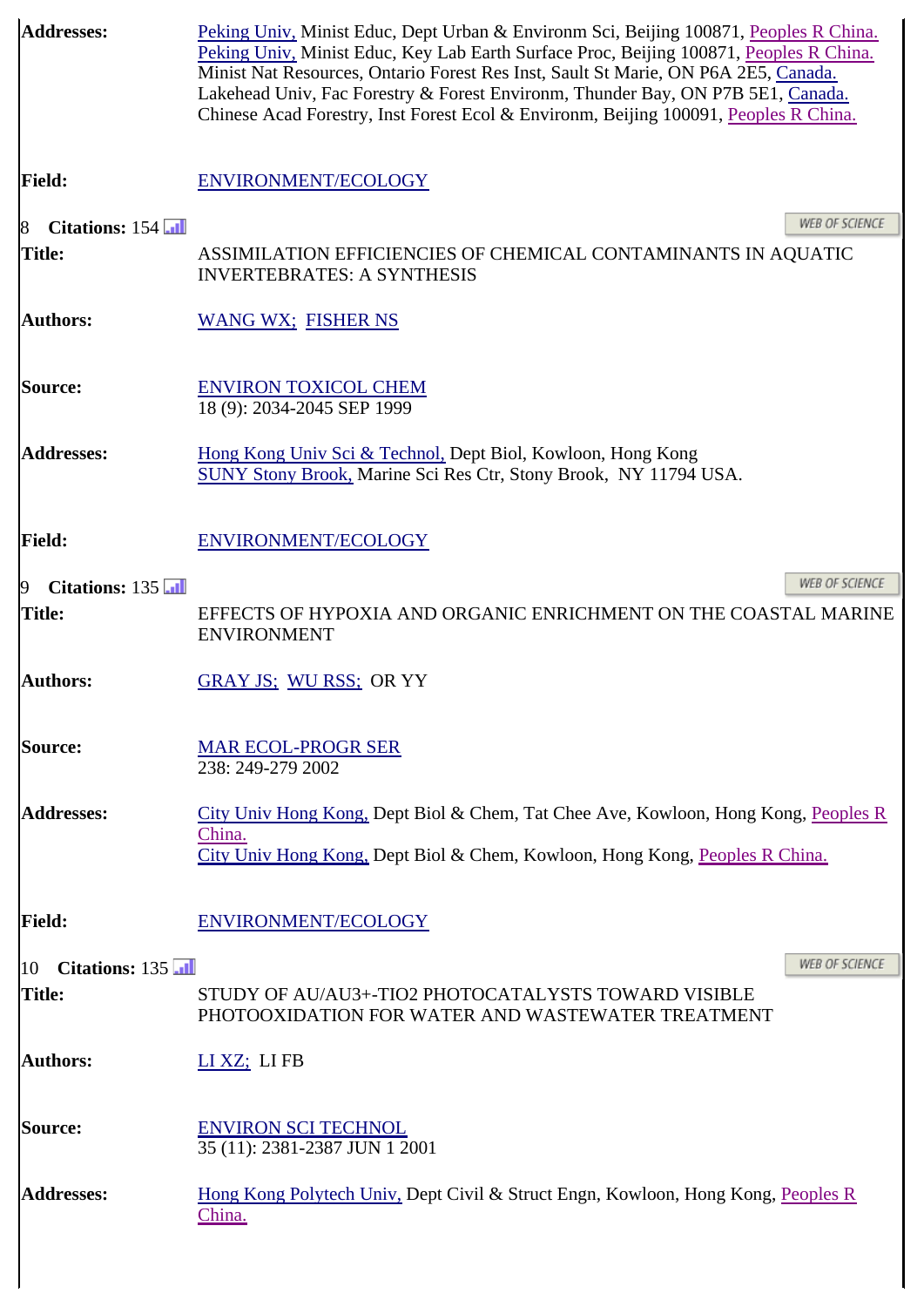| <b>Field:</b>                               | ENVIRONMENT/ECOLOGY                                                                                                                                                                                                                                                                                                                                                                                                                                                                                   |  |  |
|---------------------------------------------|-------------------------------------------------------------------------------------------------------------------------------------------------------------------------------------------------------------------------------------------------------------------------------------------------------------------------------------------------------------------------------------------------------------------------------------------------------------------------------------------------------|--|--|
| Citations: 133<br>11 <sup>1</sup><br>Title: | <b>WEB OF SCIENCE</b><br>MEASURING NET PRIMARY PRODUCTION IN FORESTS: CONCEPTS AND FIELD<br><b>METHODS</b>                                                                                                                                                                                                                                                                                                                                                                                            |  |  |
| <b>Authors:</b>                             | CLARK DA: BROWN S: KICKLIGHTER DW; CHAMBERS JQ; THOMLINSON JR; NI                                                                                                                                                                                                                                                                                                                                                                                                                                     |  |  |
| Source:                                     | <b>ECOL APPL</b><br>11 (2): 356-370 APR 2001                                                                                                                                                                                                                                                                                                                                                                                                                                                          |  |  |
| <b>Addresses:</b>                           | INTERLINK 341, POB 02-5635, Miami, FL 33102 USA.<br>Univ Missouri, Dept Biol, St Louis, MO 63121 USA.<br>Univ Illinois, Dept Nat Resources & Environm Sci, Urbana, IL 61801 USA.<br>Marine Biol Lab, Ctr Ecosyst, Woods Hole, MA 02543 USA.<br>Univ Calif Santa Barbara, Natl Ctr Ecol Anal & Synth, Santa Barbara, CA 93101 USA.<br>Univ Puerto Rico, Inst Trop Ecosyst Studies, San Juan, PR 00936 USA.<br>Chinese Acad Sci, Inst Bot, Lab Quantitat Vegetat Ecol, Beijing 100093, Peoples R China. |  |  |
| <b>Field:</b>                               | ENVIRONMENT/ECOLOGY                                                                                                                                                                                                                                                                                                                                                                                                                                                                                   |  |  |
| Citations: 132<br>12                        | <b>WEB OF SCIENCE</b>                                                                                                                                                                                                                                                                                                                                                                                                                                                                                 |  |  |
| Title:                                      | SORPTION KINETIC ANALYSIS FOR THE REMOVAL OF CADMIUM IONS FROM<br>EFFLUENTS USING BONE CHAR                                                                                                                                                                                                                                                                                                                                                                                                           |  |  |
| <b>Authors:</b>                             | CHEUNG CW; PORTER JF; MCKAY G                                                                                                                                                                                                                                                                                                                                                                                                                                                                         |  |  |
| Source:                                     | <b>WATER RES</b><br>35 (3): 605-612 MAR 2001                                                                                                                                                                                                                                                                                                                                                                                                                                                          |  |  |
| <b>Addresses:</b>                           | Hong Kong Univ Sci & Technol, Dept Chem Engn, Kowloon, Hong Kong, Peoples R China.                                                                                                                                                                                                                                                                                                                                                                                                                    |  |  |
| <b>Field:</b>                               | ENVIRONMENT/ECOLOGY                                                                                                                                                                                                                                                                                                                                                                                                                                                                                   |  |  |
| Citations: 126<br>$\vert$ 13                | <b>WEB OF SCIENCE</b>                                                                                                                                                                                                                                                                                                                                                                                                                                                                                 |  |  |
| Title:                                      | FOREST CARBON SINKS IN THE NORTHERN HEMISPHERE                                                                                                                                                                                                                                                                                                                                                                                                                                                        |  |  |
| <b>Authors:</b>                             | GOODALE CL; APPS MJ; BIRDSEY RA; FIELD CB; HEATH LS; HOUGHTON RA;<br>JENKINS JC: KOHLMAIER GH; KURZ W; LIU SR; NABUURS GJ; NILSSON S;<br><b>SHVIDENKO AZ</b>                                                                                                                                                                                                                                                                                                                                          |  |  |
| Source:                                     | <b>ECOL APPL</b><br>12 (3): 891-899 JUN 2002                                                                                                                                                                                                                                                                                                                                                                                                                                                          |  |  |
| <b>Addresses:</b>                           | Woods Hole Res Ctr, POB 296, Woods Hole, MA 02543 USA.<br>Carnegie Inst Washington, Stanford, CA 94305 USA.<br>Nat Resources Canada, Canadian Forest Serv, No Forestry Ctr, Edmonton, AB T6H<br>3S5, Canada.<br>US Forest Serv, USDA, NE Res Stn, Newtown Sq, PA 19073 USA.<br>US Forest Serv, USDA, NE Res Stn, Durham, NH 03824 USA.<br>Woods Hole Res Ctr, Woods Hole, MA 02543 USA.                                                                                                               |  |  |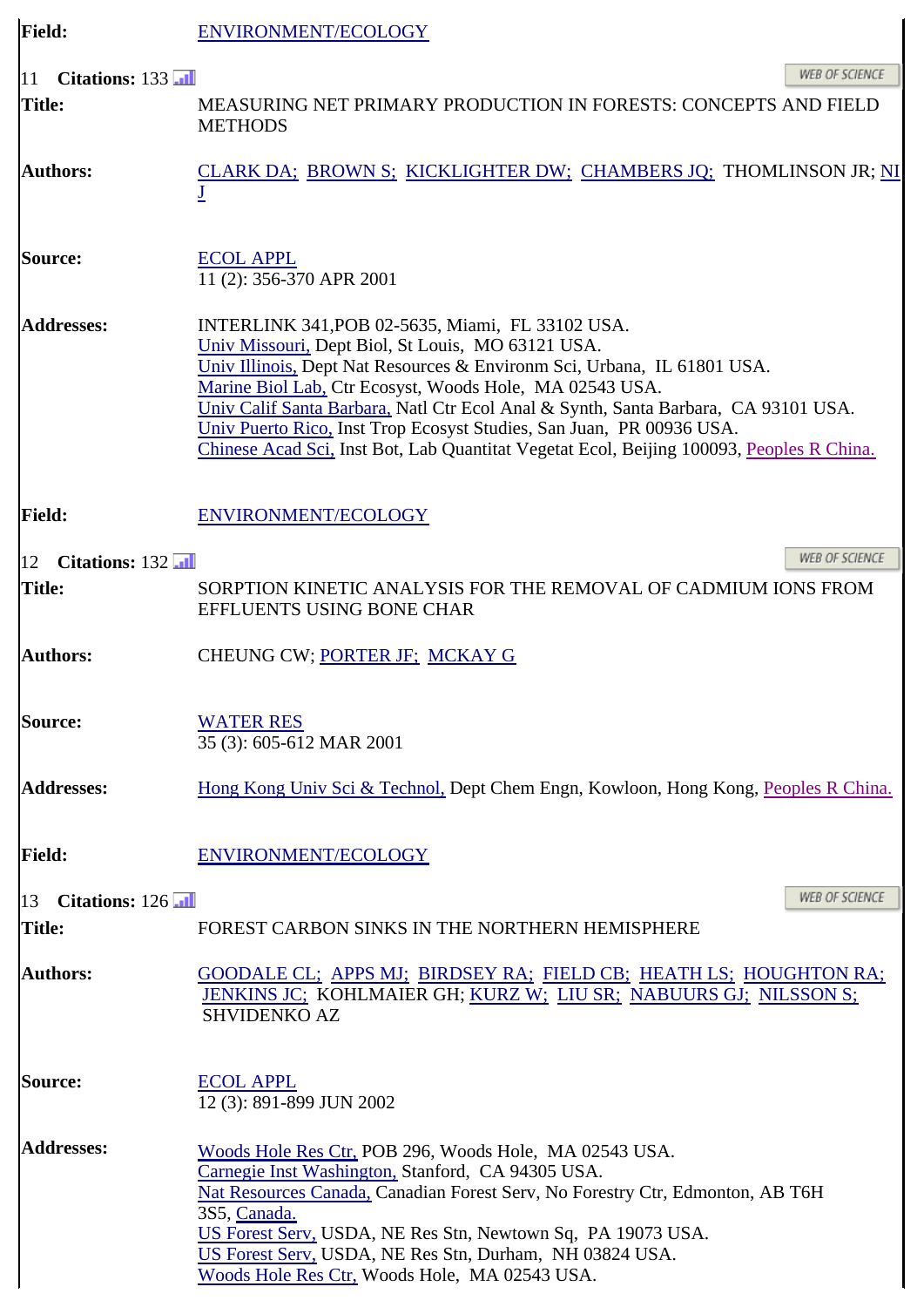|                      | US Forest Serv, USDA, NE Res Stn, S Burlington, VT 05403 USA.<br>Univ Frankfurt, Ctr Environm Studies, D-60325 Frankfurt, Germany.<br>Nat Resources Canada, Canadian Forest Serv, Pacific Forestry Ctr, Victoria, BC V8Z<br>1M5, Canada.<br>Chinese Acad Forestry, Res Inst Forest Ecol Environm & Protect, Beijing, Peoples R China.<br>Univ Wageningen & Res Ctr, ALTERRA, NL-6700 AA Wageningen, Netherlands.<br>European Forest Inst, FIN-80100 Joensuu, Finland.<br>Int Inst Appl Syst Anal, A-2361 Laxenburg, Austria.                                                                                        |
|----------------------|---------------------------------------------------------------------------------------------------------------------------------------------------------------------------------------------------------------------------------------------------------------------------------------------------------------------------------------------------------------------------------------------------------------------------------------------------------------------------------------------------------------------------------------------------------------------------------------------------------------------|
| <b>Field:</b>        | ENVIRONMENT/ECOLOGY                                                                                                                                                                                                                                                                                                                                                                                                                                                                                                                                                                                                 |
| Citations: 115<br>14 | RESEARCH FRONT<br><b>WEB OF SCIENCE</b>                                                                                                                                                                                                                                                                                                                                                                                                                                                                                                                                                                             |
| <b>Title:</b>        | EFFICIENT VISIBLE-LIGHT-INDUCED PHOTOCATALYTIC DISINFECTION ON<br>SULFUR-DOPED NANOCRYSTALLINE TITANIA                                                                                                                                                                                                                                                                                                                                                                                                                                                                                                              |
| <b>Authors:</b>      | YU JC; HO WK; YU JG; YIP H; WONG PK; ZHAO JC                                                                                                                                                                                                                                                                                                                                                                                                                                                                                                                                                                        |
| Source:              | <b>ENVIRON SCI TECHNOL</b><br>39 (4): 1175-1179 FEB 15 2005                                                                                                                                                                                                                                                                                                                                                                                                                                                                                                                                                         |
| <b>Addresses:</b>    | Chinese Univ Hong Kong, Dept Chem, Shatin, Hong Kong, Peoples R China.<br>Chinese Univ Hong Kong, Dept Biol, Shatin, Hong Kong, Peoples R China.<br>Chinese Acad Sci, Inst Chem, Ctr Mol Sci, Beijing 100864, Peoples R China.                                                                                                                                                                                                                                                                                                                                                                                      |
| <b>Field:</b>        | ENVIRONMENT/ECOLOGY                                                                                                                                                                                                                                                                                                                                                                                                                                                                                                                                                                                                 |
| Citations: 107<br>15 | WEB OF SCIENCE                                                                                                                                                                                                                                                                                                                                                                                                                                                                                                                                                                                                      |
| <b>Title:</b>        | ACE-ASIA INTERCOMPARISON OF A THERMAL-OPTICAL METHOD FOR THE<br>DETERMINATION OF PARTICLE-PHASE ORGANIC AND ELEMENTAL CARBON                                                                                                                                                                                                                                                                                                                                                                                                                                                                                        |
| <b>Authors:</b>      | SCHAUER JJ; MADER BT; DEMINTER JT; HEIDEMANN G; BAE MS; SEINFELD JH;<br>FLAGAN RC; CARY RA; SMITH D; HUEBERT BJ; BERTRAM T; HOWELL S;<br>KLINE JT; QUINN P; BATES T; TURPIN B; LIM HJ; YU JZ; YANG H; KEYWOOD<br><b>MD</b>                                                                                                                                                                                                                                                                                                                                                                                          |
| Source:              | <b>ENVIRON SCI TECHNOL</b><br>37 (5): 993-1001 MAR 1 2003                                                                                                                                                                                                                                                                                                                                                                                                                                                                                                                                                           |
| <b>Addresses:</b>    | Univ Wisconsin, Environm Chem & Technol Program, 660 N Pk St, Madison, WI 53706<br>USA.<br>Univ Wisconsin, Environm Chem & Technol Program, Madison, WI 53706 USA.<br>Wisconsin State Lab Hyg, Madison, WI 53718 USA.<br>CALTECH, Dept Chem Engn, Pasadena, CA 91125 USA.<br>Sunset Lab, Forest Grove, OR 97116 USA.<br>Sunset Lab, Durham, NC 27713 USA.<br>Univ Hawaii, Dept Oceanog, Honolulu, HI 96822 USA.<br>NOAA, Pacific Marine Environm Lab, Seattle, WA 98115 USA.<br>Rutgers State Univ, New Brunswick, NJ 08901 USA.<br>Hong Kong Univ Sci & Technol, Dept Chem, Hong Kong, Hong Kong, Peoples R China. |
| <b>Field:</b>        | ENVIRONMENT/ECOLOGY                                                                                                                                                                                                                                                                                                                                                                                                                                                                                                                                                                                                 |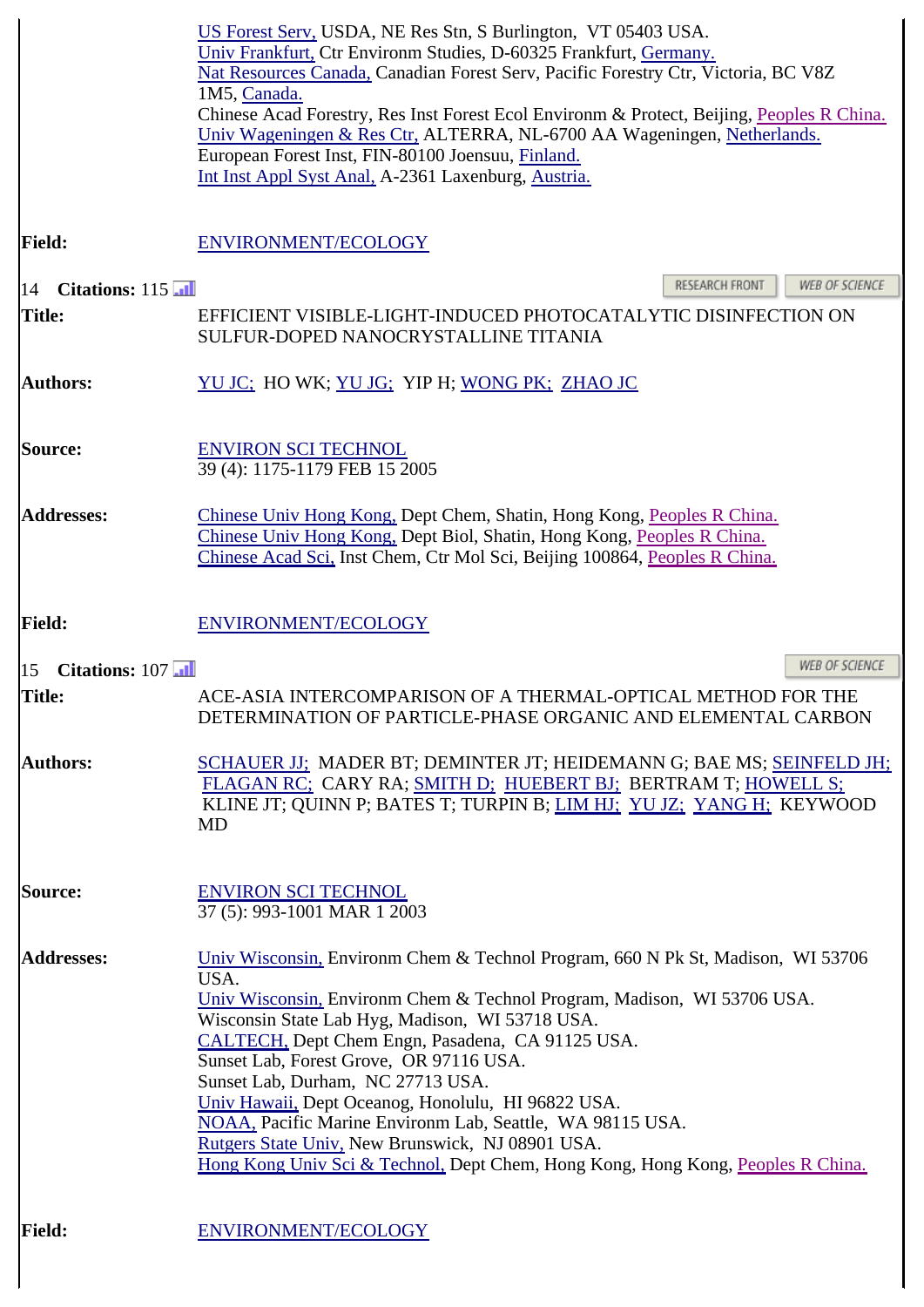| Citations: 100<br>16          | RESEARCH FRONT<br>WEB OF SCIENCE                                                                                                                                                                                                                                                                                                                                                                                                                                                                                                                                                                                                                                                                                                                                                                                                                                                                                                                                                                                                                                                                                                                                                                 |  |  |
|-------------------------------|--------------------------------------------------------------------------------------------------------------------------------------------------------------------------------------------------------------------------------------------------------------------------------------------------------------------------------------------------------------------------------------------------------------------------------------------------------------------------------------------------------------------------------------------------------------------------------------------------------------------------------------------------------------------------------------------------------------------------------------------------------------------------------------------------------------------------------------------------------------------------------------------------------------------------------------------------------------------------------------------------------------------------------------------------------------------------------------------------------------------------------------------------------------------------------------------------|--|--|
| <b>Title:</b>                 | IAHS DECADE ON PREDICTIONS IN UNGAUGED BASINS (PUB), 2003-2012:<br>SHAPING AN EXCITING FUTURE FOR THE HYDROLOGICAL SCIENCES                                                                                                                                                                                                                                                                                                                                                                                                                                                                                                                                                                                                                                                                                                                                                                                                                                                                                                                                                                                                                                                                      |  |  |
| <b>Authors:</b>               | SIVAPALAN M; TAKEUCHI K; FRANKS SW; GUPTA VK; KARAMBIRI<br>H; LAKSHMI V; LIANG X; MCDONNELL JJ; MENDIONDO EM; O'CONNELL PE;<br>OKI T; POMEROY JW; SCHERTZER D; UHLENBROOK S; ZEHE E                                                                                                                                                                                                                                                                                                                                                                                                                                                                                                                                                                                                                                                                                                                                                                                                                                                                                                                                                                                                              |  |  |
| <b>Source:</b>                | <b>HYDROLOG SCI J</b><br>48 (6): 857-880 DEC 2003                                                                                                                                                                                                                                                                                                                                                                                                                                                                                                                                                                                                                                                                                                                                                                                                                                                                                                                                                                                                                                                                                                                                                |  |  |
| <b>Addresses:</b>             | Univ Western Australia, Ctr Water Res, 35 Stirling Highway, Crawley, WA 6009, Australia.<br>Univ Western Australia, Ctr Water Res, Crawley, WA 6009, Australia.<br>Yamanashi Univ, Dept Civil & Environm Engn, Kofu, Yamanashi 4008511, Japan.<br>Univ Newcastle, Sch Engn, Newcastle, NSW 2308, Australia.<br>Cooperat Inst Res Environm Sci, Dept Civil & Environm Engn, Boulder, CO 80309 USA.<br>Ecole Inter Etats Ingenieurs Equipement Rural, EIER, Taigu 03, Peoples R China.<br>Univ S Carolina, Dept Geol Sci, Columbia, SC 29208 USA.<br>Univ Calif Berkeley, Dept Civil & Environm Engn, Berkeley, CA 94720 USA.<br>Oregon State Univ. Dept Forest Engn, Corvallis, OR 97331 USA.<br>Univ Sao Paulo, Escola Engn Sao Carlos, BR-13566590 Sao Carlos, SP, Brazil.<br>Univ Newcastle Upon Tyne, Sch Civil Engn & Geosci, Newcastle Upon Tyne NE1 7RU,<br>Tyne & Wear, England.<br>Res Inst Human & Nat, Kamigyo Ku, Kyoto 6020878, Japan.<br>Ecole Natl Ponts & Chaussees, CEREVE, F-77455 Marne La Vallee, France.<br>Meteo France, F-75007 Paris, France.<br>Univ Freiburg, Inst Hydrol, D-79078 Freiburg, Germany.<br>Univ Stuttgart, Inst Hydraul Engn, D-70569 Stuttgart, Germany. |  |  |
| <b>Field:</b>                 | ENVIRONMENT/ECOLOGY                                                                                                                                                                                                                                                                                                                                                                                                                                                                                                                                                                                                                                                                                                                                                                                                                                                                                                                                                                                                                                                                                                                                                                              |  |  |
| Citations: 96<br>17           | <b>WEB OF SCIENCE</b>                                                                                                                                                                                                                                                                                                                                                                                                                                                                                                                                                                                                                                                                                                                                                                                                                                                                                                                                                                                                                                                                                                                                                                            |  |  |
| <b>Title:</b>                 | A REVIEW AND RECENT DEVELOPMENTS IN PHOTOCATALYTIC WATER-<br>SPLITTING USING TIO2 FOR HYDROGEN PRODUCTION                                                                                                                                                                                                                                                                                                                                                                                                                                                                                                                                                                                                                                                                                                                                                                                                                                                                                                                                                                                                                                                                                        |  |  |
| <b>Authors:</b>               | NI M; LEUNG MKH; LEUNG DYC; SUMATHY K                                                                                                                                                                                                                                                                                                                                                                                                                                                                                                                                                                                                                                                                                                                                                                                                                                                                                                                                                                                                                                                                                                                                                            |  |  |
| <b>Source:</b>                | <b>RENEW SUSTAIN ENERGY REV</b><br>11 (3): 401-425 APR 2007                                                                                                                                                                                                                                                                                                                                                                                                                                                                                                                                                                                                                                                                                                                                                                                                                                                                                                                                                                                                                                                                                                                                      |  |  |
| <b>Addresses:</b>             | Univ Hong Kong, Dept Engn Mech, Pokfulam Rd, Hong Kong, Hong Kong, Peoples R<br>China.<br>Univ Hong Kong, Dept Engn Mech, Hong Kong, Hong Kong, Peoples R China.                                                                                                                                                                                                                                                                                                                                                                                                                                                                                                                                                                                                                                                                                                                                                                                                                                                                                                                                                                                                                                 |  |  |
| <b>Field:</b>                 | <b>ENVIRONMENT/ECOLOGY</b>                                                                                                                                                                                                                                                                                                                                                                                                                                                                                                                                                                                                                                                                                                                                                                                                                                                                                                                                                                                                                                                                                                                                                                       |  |  |
| Citations: 96<br>18<br>Title: | WEB OF SCIENCE<br>THE ADSORPTION OF BASIC DYES FROM AQUEOUS SOLUTION ON MODIFIED<br>PEAT-RESIN PARTICLE                                                                                                                                                                                                                                                                                                                                                                                                                                                                                                                                                                                                                                                                                                                                                                                                                                                                                                                                                                                                                                                                                          |  |  |
| <b>Authors:</b>               | SUN QY; YANG LZ                                                                                                                                                                                                                                                                                                                                                                                                                                                                                                                                                                                                                                                                                                                                                                                                                                                                                                                                                                                                                                                                                                                                                                                  |  |  |
|                               |                                                                                                                                                                                                                                                                                                                                                                                                                                                                                                                                                                                                                                                                                                                                                                                                                                                                                                                                                                                                                                                                                                                                                                                                  |  |  |